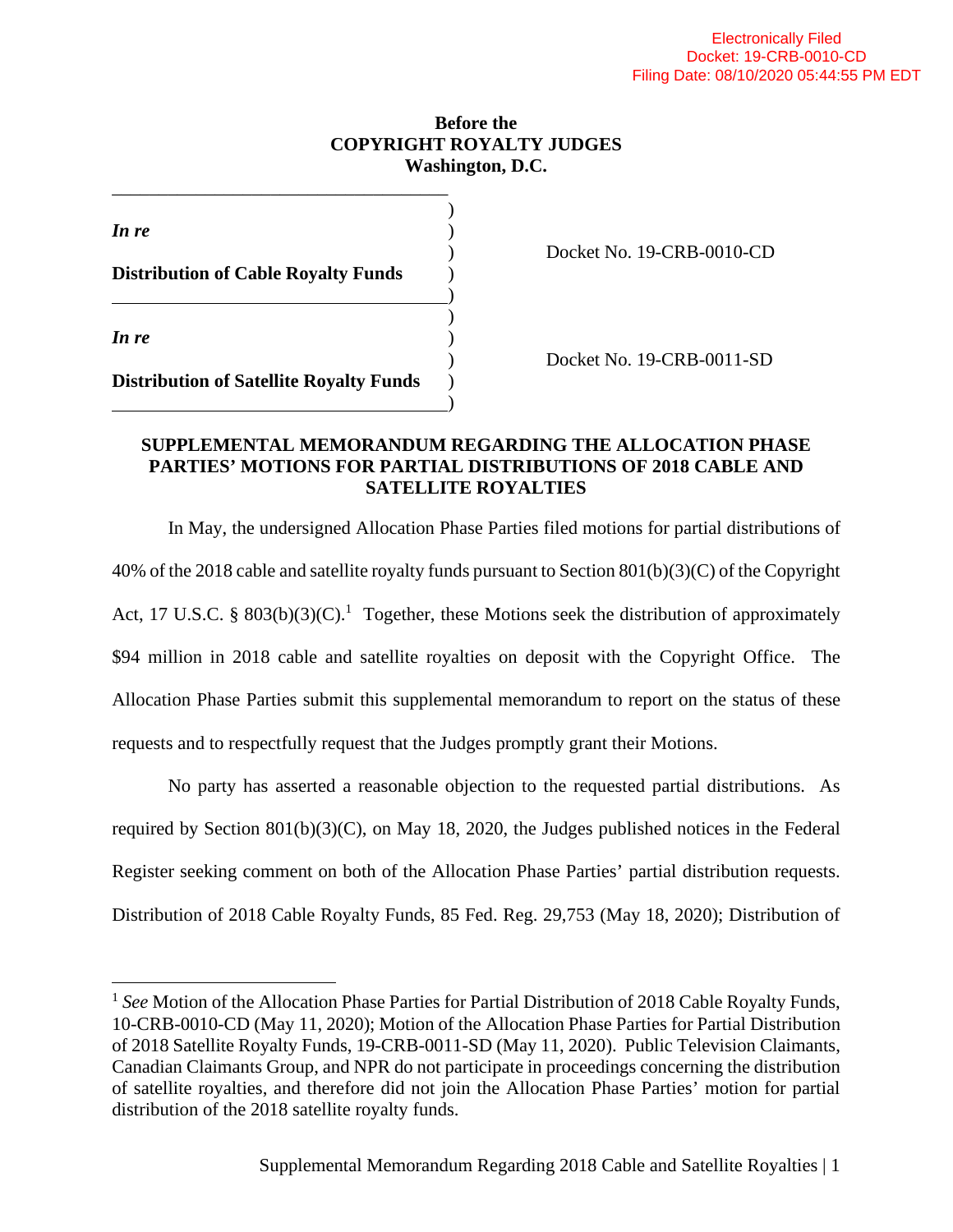2018 Satellite Royalty Funds, 85 Fed. Reg. 29,753 (May 18, 2020). Only one party, David Powell, filed a response to the Judges' notices. *See* Comments and or Objection to 2018 40% Satellite and Cable Partial Distribution of Royalty Funds, 19-CRB-0011-SD (2018) & 19-CRB-0010-CD (2018) (June 17, 2020). Mr. Powell fails to raise a reasonable objection to either requested partial distribution. Mr. Powell's comments are indecipherable, and fail to demonstrate even that Mr. Powell is entitled to a distribution of 2018 cable or satellite royalties at all, much less that the funds that are the subject of the parties' partial distribution requests are in controversy. Indeed, Mr. Powell—who has never been found to be entitled to any royalties collected pursuant to the cable and satellite compulsory licenses—has a long track record of filing meritless objections to partial distribution requests, of which this is merely the latest example. *See, e.g.*, Order Granting Allocation Phase Parties' Motion for Partial Distribution of 2015 Satellite Royalties, 17-CRB-0011-SD (2015) (Nov. 7, 2018) (ordering the partial distribution of 60% of the 2015 satellite royalty fund, notwithstanding Mr. Powell's objections, which the Judges found to be "barely comprehensible" and devoid of "cogent arguments in opposition to the requested distribution").

For all of the above reasons, the Allocation Phase Parties respectfully request that the Judges grant their Motions at the Judges' first convenience. Prompt action on the Motions is particularly important given the financial challenges posed by the pandemic.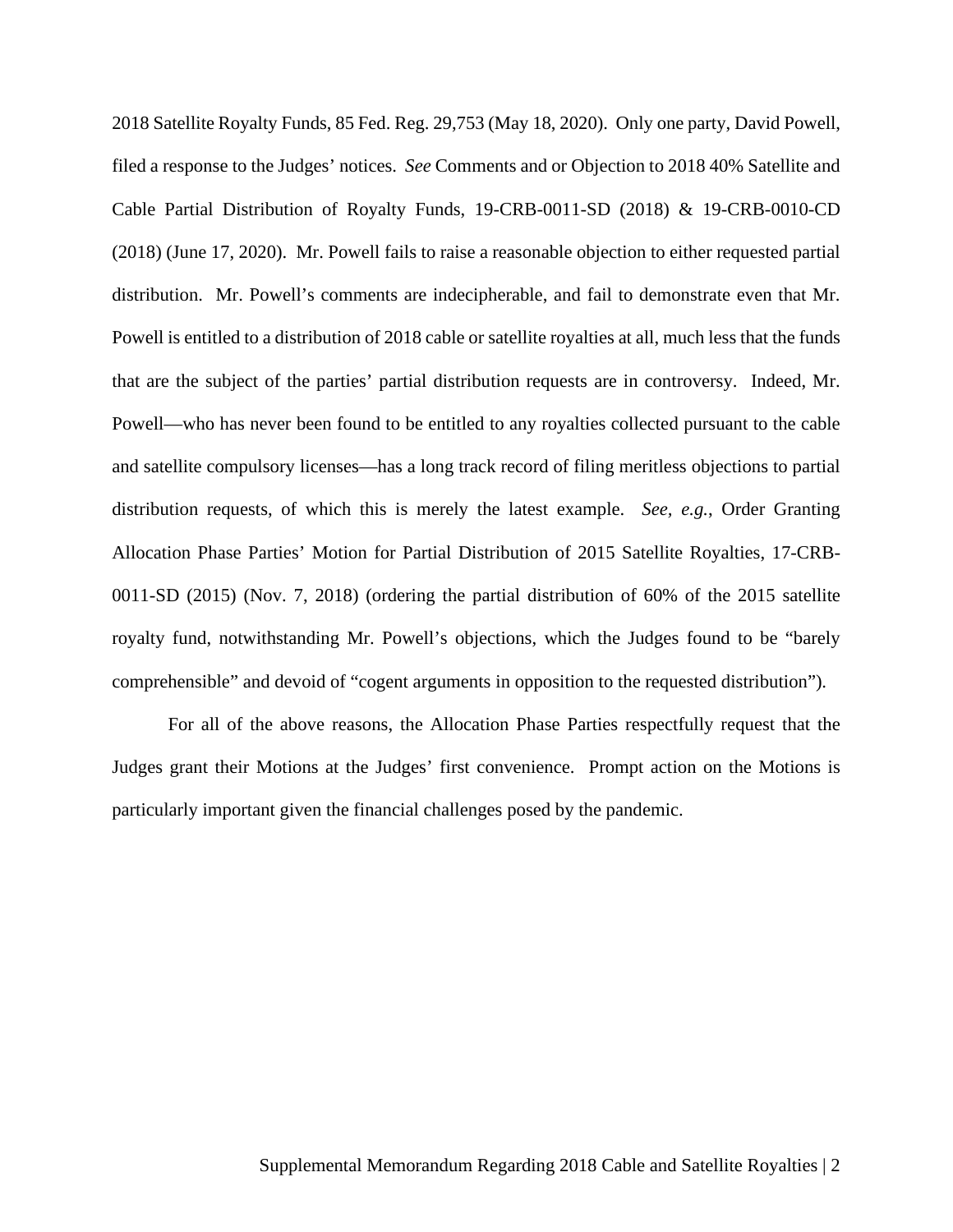# **PROGRAM SUPPLIERS**

/s/ Gregory Olaniran Gregory O. Olaniran D.C. Bar No. 455784 Lucy Holmes Plovnick D.C. Bar No. 488752 MITCHELL SILBERBERG & KNUPP LLP 1818 N Street N.W., 8th Floor Washington, D.C. 20036 Telephone: (202) 355-7817 Fax: (202) 355-7887 goo@msk.com lhp@msk.com

### **JOINT SPORTS CLAIMANTS**

/s/ Michael Kientzle Daniel A. Cantor DC Bar No. 457115) Michael Kientzle DC Bar No. 1008361 ARNOLD & PORTER KAYE SCHOLER LLP 601 Massachusetts Avenue, N.W. Washington, D.C. 20001 202.942.5000 (voice) 202.942.5999 (facsimile) Daniel.Cantor@arnoldporter.com Michael.Kientzle@arnoldporter.com

August 10, 2020 Respectfully Submitted,

### **PUBLIC TELEVISION CLAIMANTS**

/s/ Ronald Dove Ronald G. Dove, Jr. DC Bar No. 430533 Dustin Cho DC Bar No. 1017751 COVINGTON & BURLING LLP One CityCenter 850 Tenth Street, N.W. Washington, D.C. 20268 Telephone: (202) 662-5685 Fax: (202) 662-6291 rdove@cov.com

## **COMMERCIAL TELEVISION CLAIMAINTS**

/s/ David Ervin

John I. Stewart, Jr. DC Bar No. 913905 David Ervin DC Bar No. 445013 CROWELL & MORING LLP 1001 Pennsylvania Ave., NW Washington, DC 20004-2595 Telephone: (202) 624-2685 Fax: (202) 628-5116 jstewart@crowell.com

#### **CANADIAN CLAIMANTS GROUP**

/s/ Victor Cosentino Victor J. Cosentino LARSON & GASTON, LLP CA Bar No. 163672 200 S. Los Robles Ave, Suite 530 Pasadena, CA 91101 Tel: (626) 795-0016 victor.cosentino@larsongaston.com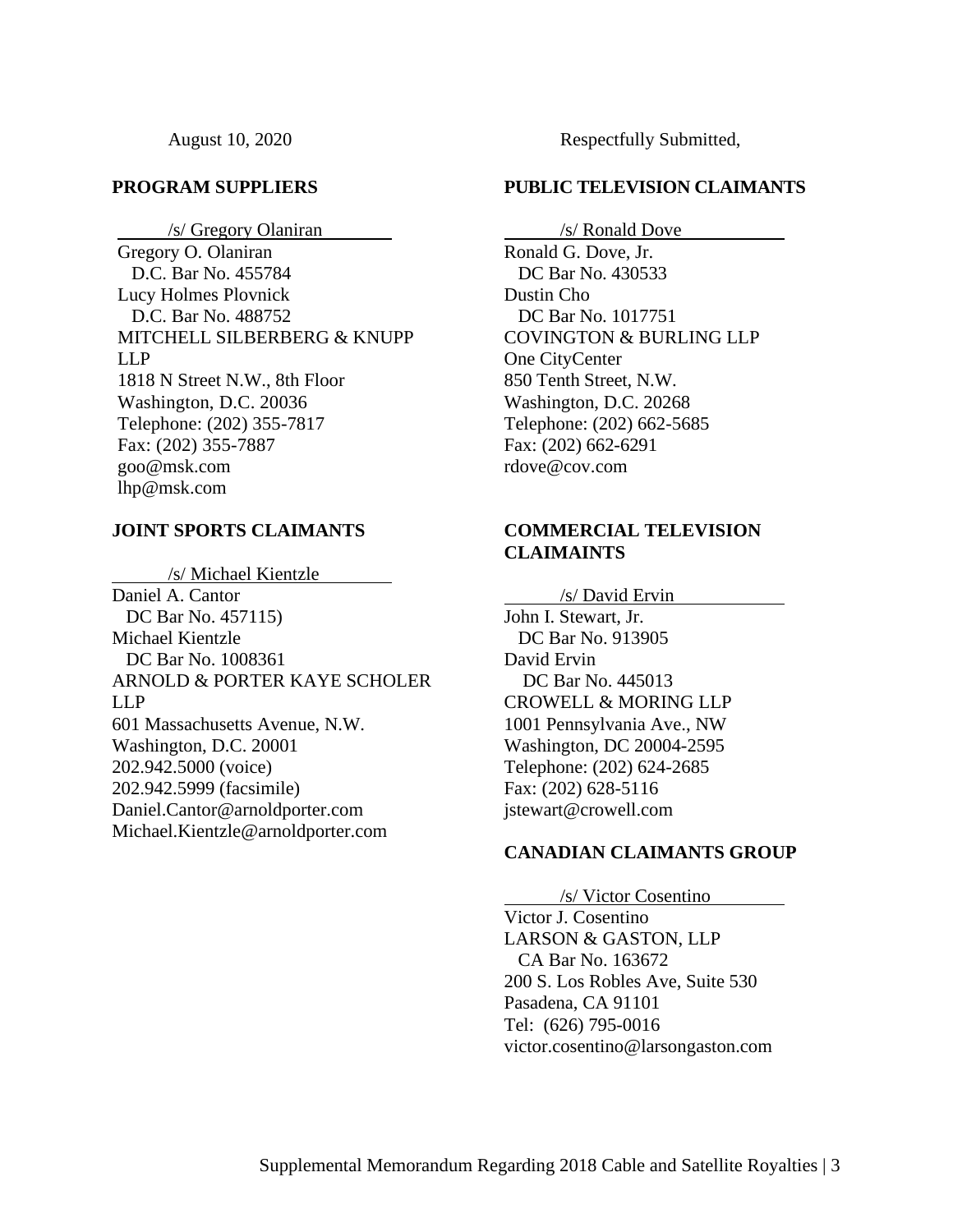### **DEVOTIONAL CLAIMANTS**

/s/ Arnold Lutzker

Arnold P. Lutzker DC Bar No. 101816 Benjamin Sternberg DC Bar No. 1016576 Jeannette M. Carmadella DC Bar No. 500586 LUTZKER & LUTZKER LLP 1233 20th Street, NW, Suite 703 Washington, DC 20036 Telephone: (202) 408-7600 Fax: (202) 408-7677 arnie@lutzker.com

Matthew J. MacLean DC Bar No. 479257 Michael A. Warley DC Bar No. 1028686 Jessica T. Nyman D.C. Bar No. 1030613 PILLSBURY WINTHROP SHAW PITTMAN LLP 1200 Seventeenth Street, NW Washington DC 20036 Tel: (202) 663-8183 Fax: (202) 663-8007 Matthew.MacLean@pillsburylaw.com

#### **NATIONAL PUBLIC RADIO**

/s/ Gregory Lewis Jonathan D. Hart DC Bar No. 404828 Gregory A. Lewis DC Bar No. 420907 NATIONAL PUBLIC RADIO, INC. 1111 North Capitol Street, NE Washington, DC 20002 Telephone: (202) 513-2050 Fax: (202) 513-3021 glewis@npr.org

## **AMERICAN SOCIETY OF COMPOSERS, AUTHORS AND PUBLISHERS**

/s/ Samuel Mosenkis

Samuel Mosenkis NY Bar No. 2628915 ASCAP 250 West 57th Street, 14th Floor New York, NY 10107 Telephone: (212) 621-6450 Fax: (212) 787-1381 smosenkis@ascap.com

### **BROADCAST MUSIC, INC.**

/s/ Brian Coleman Brian A. Coleman DC Bar No. 459201 Jennifer T. Criss DC Bar No. 981982 FAEGRE DRINKER BIDDLE & REATH LLP 1500 K Street, NW – Suite 1100 Washington, DC 20005 Telephone: (202) 842-8800 Fax: (202) 842-8465 brian.coleman@faegredrinker.com jennifer.criss@faegredrinker.com

Hope M. Lloyd NY Bar No. 3903754 BROADCAST MUSIC, INC. 7 World Trade Center 250 Greenwich Street New York, NY 10007-0030 Telephone: (212) 220-3148 Fax: (212) 220-4490 hlloyd@bmi.com